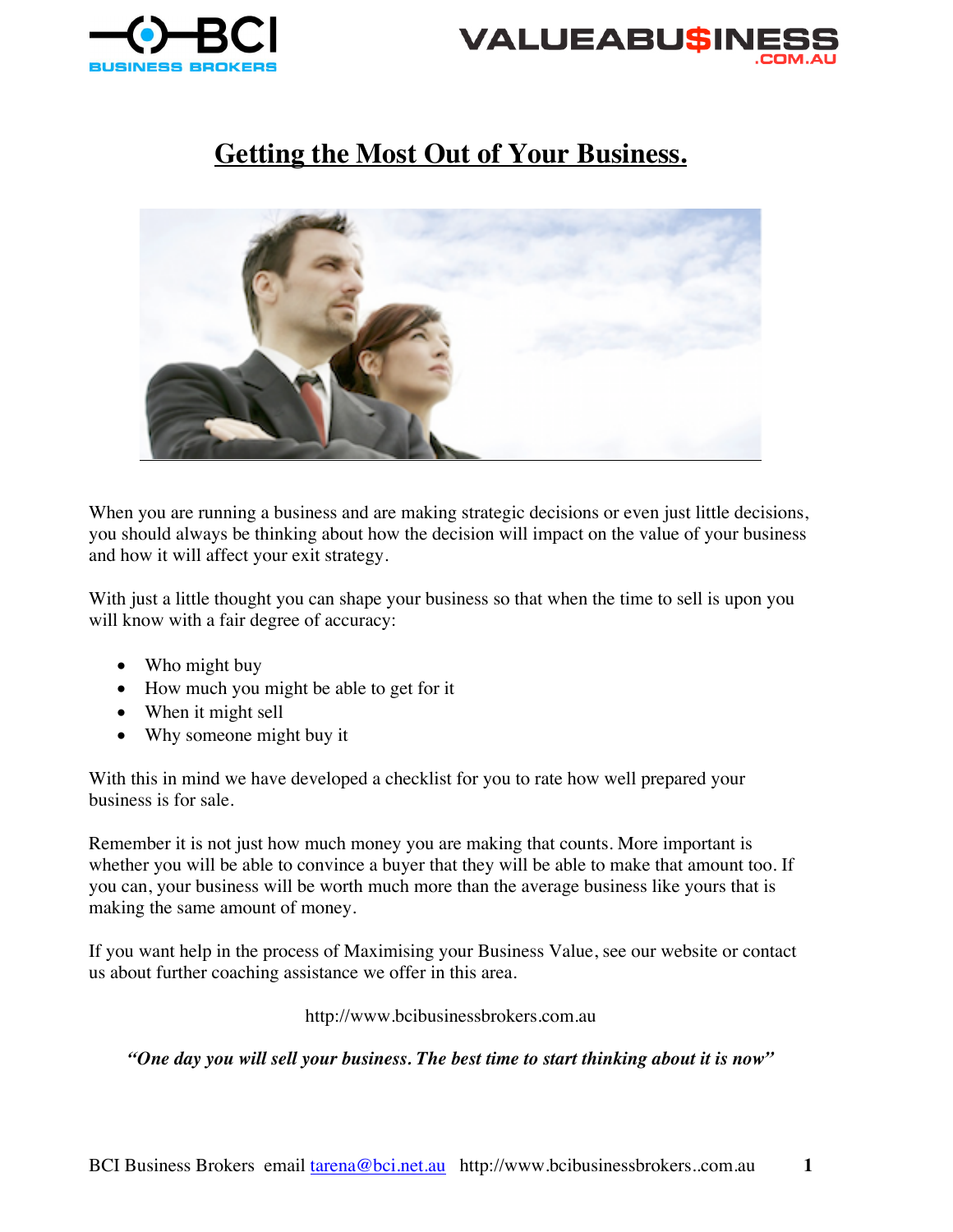



## **Evaluate Your Business – Checklist for Increasing your Business Value**

Tick the circle that best represents your answer to the questions below. If any question is irrelevant for you then disregard the question and take 5 points off the total. It is the percentage that is important.

|                                                                   | Not at all    |              |               |               | <b>Certainly</b> |  |
|-------------------------------------------------------------------|---------------|--------------|---------------|---------------|------------------|--|
|                                                                   | 1             | 2            | 3             | 4             | 5.               |  |
| <b>Know Your Business</b>                                         |               |              |               |               |                  |  |
| Would you buy your own business?<br>1.                            | $\Omega$      | $\Omega$     | O             | O             | O                |  |
| Have you done a SWOT on your business?<br>2.                      | $\Omega$      | $\Omega$     | O             | O             | $\Omega$         |  |
| Is your business in an industry or market that is growing?O<br>3. |               | O            | O             | O             | O                |  |
| <b>History of Ownership</b>                                       |               |              |               |               |                  |  |
| 4. Have you owned your business more than 3 years?                | $\Omega$      | $\mathbf{O}$ | $\mathbf{O}$  | $\mathbf{O}$  | $\mathbf{O}$     |  |
| Have there been less than three owners in seven years?<br>5.      | $\Omega$      | $\Omega$     | O             | O             | $\mathbf{O}$     |  |
| <b>Image and Brand</b>                                            |               |              |               |               |                  |  |
| Does the office/factory/shop present well?<br>6.                  | O             | O            | O             | O             | $\mathbf{O}$     |  |
| Do you have brand recognition in the marketplace?<br>7.           | $\Omega$      | $\Omega$     | O             | O             | $\mathbf{O}$     |  |
| Do you have recent client testimonials?<br>8.                     | $\Omega$      | $\Omega$     | $\mathbf{O}$  | $\mathbf{O}$  | $\mathbf{O}$     |  |
| Do you have a regular and systematic PR campaign?<br>9.           | $\Omega$      | $\Omega$     | $\mathcal{O}$ | $\mathbf{O}$  | $\Omega$         |  |
| <b>Clients and Suppliers</b>                                      |               |              |               |               |                  |  |
| 10. Do you have contracts with suppliers, if needed?              | $\Omega$      | $\mathbf{O}$ | $\mathbf{O}$  | $\mathbf{O}$  | $\mathbf{O}$     |  |
| 11. Do you have contracts with clients, if needed?                | $\Omega$      | $\Omega$     | $\mathbf{O}$  | $\mathbf{O}$  | $\mathbf{O}$     |  |
| 12. Do you have written contracts with agents, if needed          | $\Omega$      | O            | $\mathbf{O}$  | O             | $\overline{O}$   |  |
| 13. Is there an even spread of clients (none more than 15%)? O    |               | $\Omega$     | $\mathcal{O}$ | O             | $\Omega$         |  |
| <b>Intellectual Property</b>                                      |               |              |               |               |                  |  |
| 14. Are Trademarks Patents and Designs registered,                |               |              |               |               |                  |  |
| where necessary?                                                  | $\Omega$      | 0            | O             | O             | O                |  |
| 15. Do you own the copyright on your website?                     | $\Omega$      | $\Omega$     | $\mathbf{O}$  | O             | $\mathbf{O}$     |  |
| 16. Do you have an IP Database?                                   | $\mathbf{O}$  | $\Omega$     | $\mathbf{O}$  | $\mathbf{O}$  | $\mathbf{O}$     |  |
| Lease                                                             |               |              |               |               |                  |  |
| 17. Is the lease long enough for a purchaser to take over?        | 0             | 0            | O             | O             | O                |  |
| 18. Will the landlord grant a longer lease if required?           | $\Omega$      | $\Omega$     | O             | O             | $\Omega$         |  |
| <b>Reason For Sale</b>                                            |               |              |               |               |                  |  |
|                                                                   | $\mathbf O$   | $\mathbf{O}$ | $\Omega$      | $\Omega$      | O                |  |
| 19. Is the reason for sale genuine?                               |               |              |               |               |                  |  |
| <b>Employees</b>                                                  |               |              |               |               |                  |  |
| 20. Is there a detailed register of employees                     |               |              |               |               |                  |  |
| with job descriptions, pay rates etc?                             | $\Omega$      | $\Omega$     | $\Omega$      | $\Omega$      | O                |  |
| 21. Can you safely tell your staff about the sale                 |               |              |               |               |                  |  |
| before exchange of contracts?                                     | O             | O            | O             | O             | O                |  |
| 22. Are staff well paid (at least above award)?                   | $\mathbf O$   | $\mathbf O$  | $\mathbf{O}$  | $\mathbf{O}$  | $\mathbf{O}$     |  |
| 23. Are staff paid all wages on the books?                        | O             | $\mathbf O$  | $\mathbf O$   | $\mathbf O$   | $\mathbf O$      |  |
| 24. Are staff well trained?                                       | O             | $\Omega$     | O             | O             | O                |  |
| 25. Is staff turnover low?                                        | $\mathcal{O}$ | $\Omega$     | O             | $\mathcal{O}$ | $\Omega$         |  |
| 26. Is there a risk of key staff leaving and taking clients?      |               |              |               |               |                  |  |
| <b>Your Role</b>                                                  |               |              |               |               |                  |  |
| 27. Are you relatively unimportant to the business?               | O             | O            | O             | O             | O                |  |
| 28. Could you safely take a holiday for two weeks?                | $\Omega$      | $\Omega$     | O             | $\mathbf{O}$  | $\Omega$         |  |
| Computerisation                                                   |               |              |               |               |                  |  |
| 29. Is your business computerized as highly as possible?          | $\Omega$      | $\mathbf{O}$ | O             | O             | O                |  |
| 30. Is your database of clients clean and usable                  |               |              |               |               |                  |  |
| <b>Sub Total</b>                                                  |               | Score /150   |               |               |                  |  |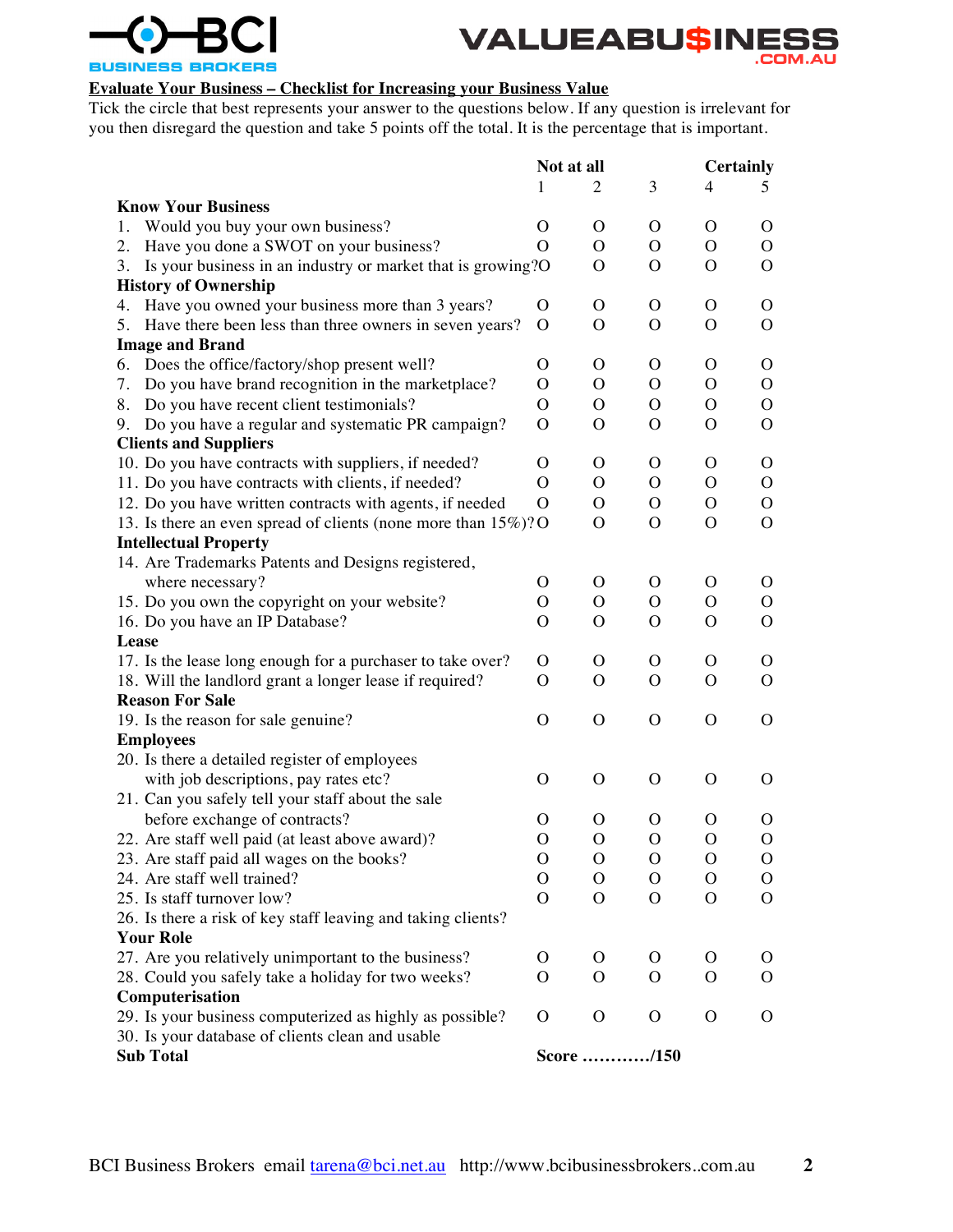



|                                                                | Not at all   |               |                | <b>Certainly</b> |               |
|----------------------------------------------------------------|--------------|---------------|----------------|------------------|---------------|
| <b>Credit Rating</b>                                           | $\mathbf{1}$ | 2             | 3              | 4                | 5             |
| 31. Do you have a healthy credit rating?                       | $\Omega$     | $\mathcal{O}$ | $\mathbf{O}$   | $\mathcal{O}$    | $\Omega$      |
| 32. Do you pay bills on time?                                  | $\Omega$     | $\Omega$      | $\Omega$       | $\Omega$         | $\Omega$      |
| <b>Financial Data</b>                                          |              |               |                |                  |               |
| 33. Do you have Tax Returns for the most recent year?          | O            | O             | $\mathcal{O}$  | O                | O             |
| 34. Do you have current management figures?                    | O            | O             | $\mathcal{O}$  | $\Omega$         | $\Omega$      |
| 35. Is the recent trading history steady?                      | $\Omega$     | $\Omega$      | $\mathcal{O}$  | O                | $\Omega$      |
| 36. If no accurate data is available, can you prove revenue?   | $\Omega$     | O             | $\mathbf{O}$   | O                | $\Omega$      |
| 37. Is the working capital requirement minimal?                | O            | $\mathbf{O}$  | $\mathbf{O}$   | $\mathcal{O}$    | $\mathcal{O}$ |
| 38. Do you have a cash-flow projection for next 12 months. O   |              | $\mathbf{O}$  | $\mathbf{O}$   | $\mathbf{O}$     | $\Omega$      |
| <b>Plant and Equipment</b>                                     |              |               |                |                  |               |
| 39. Do you have a current list of Plant and Equipment          | O            | $\mathcal{O}$ | $\mathbf{O}$   | $\mathcal{O}$    | O             |
| 40. Is the Plant and Equipment in good condition?              | O            | O             | $\Omega$       | $\Omega$         | $\Omega$      |
| <b>Stock</b>                                                   |              |               |                |                  |               |
| 41. Is the business carrying the right amount of stock?        | O            | $\Omega$      | $\Omega$       | $\mathcal{O}$    | 0             |
| 42. Is more than 80% of the stock good and saleable?           | O            | $\Omega$      | O              | $\Omega$         | $\Omega$      |
| <b>Competition</b>                                             |              |               |                |                  |               |
| 43. Do you know your competition?                              | $\mathbf{O}$ | O             | $\mathbf{O}$   | O                | $\Omega$      |
| 44. Do you know the size of your market?                       | O            | $\mathbf{O}$  | $\mathbf{O}$   | $\Omega$         | $\Omega$      |
| 45. Do you know your percentage of the market?                 | O            | O             | $\mathbf{O}$   | O                | $\Omega$      |
| <b>Online Strength</b>                                         |              |               |                |                  |               |
| 46. Is your website current and modern?                        | O            | $\Omega$      | $\mathcal{O}$  | $\Omega$         | O             |
| 47. Can you change your own website content?                   | O            | $\Omega$      | $\mathbf{O}$   | $\Omega$         | $\Omega$      |
| 48. Do you have online sales?                                  | O            | $\mathcal{O}$ | $\mathbf{O}$   | $\mathcal{O}$    | $\Omega$      |
| 49. Do you use Social Media?                                   | O            | $\mathbf{O}$  | $\mathbf{O}$   | O                | $\Omega$      |
| <b>Systems</b>                                                 |              |               |                |                  |               |
| 50. Do you have an operations manual?                          | $\mathbf{O}$ | $\mathbf{O}$  | $\mathbf{O}$   | $\mathcal{O}$    | O             |
| 51. Is your sales process systemized?                          | O            | $\mathcal{O}$ | $\mathbf{O}$   | $\Omega$         | $\Omega$      |
| <b>Business Plan</b>                                           |              |               |                |                  |               |
| 52. Do you have a business plan?                               | O            | O             | $\Omega$       | $\Omega$         | O             |
| 53. Is your business plan worked on regularly?                 | O            | 0             | $\Omega$       | $\Omega$         | 0             |
| 54. Do you have a business coach?                              | O            | O             | O              | $\Omega$         | 0             |
| 55. Do you regularly attend networking functions?              | O            | $\Omega$      | $\mathbf{O}$   | O                | $\Omega$      |
| <b>Plan the Sale</b>                                           |              |               |                |                  |               |
| 56. Have you asked who might buy your business?                | O            | O             | $\overline{O}$ | $\mathbf O$      | O             |
| 57. Do you know when you would like to sell?                   | O            | $\mathbf{O}$  | $\mathbf{O}$   | O                | О             |
| 58. Do you have a price in mind for your business?             | O            | O             | O              | О                | O             |
| <b>Form Your Team</b>                                          |              |               |                |                  |               |
| 59. Is your solicitor highly experienced in business sales?    | O            | O             | O              | O                | O             |
| 60. Is your accountant highly experienced in business sales? O |              | $\mathbf{O}$  | $\mathbf{O}$   | $\mathbf O$      | O             |
|                                                                |              |               |                |                  |               |

| Total This Page      | /150 or other Total |
|----------------------|---------------------|
| <b>Sub Total C/F</b> | /150 or other Total |
| <b>Total</b>         | /300 or other Total |

## **Divide Your score by the total points as assessed to find your percentage score. See Below Your Score 40-50%.** Your business will leave most of the value to the buyer**.**

**Your Score 50 to 65%.** Looking good but you still need to fine tune so as to unlock premium value. **Your Score 65 to 80%.** You can expect to receive around 25% more than the average price for a business like yours.

Your Score above 80%: You are in great shape. You know how to build businesses, so sell now and start again on a new venture or buy another business where you can make the most of your skills.